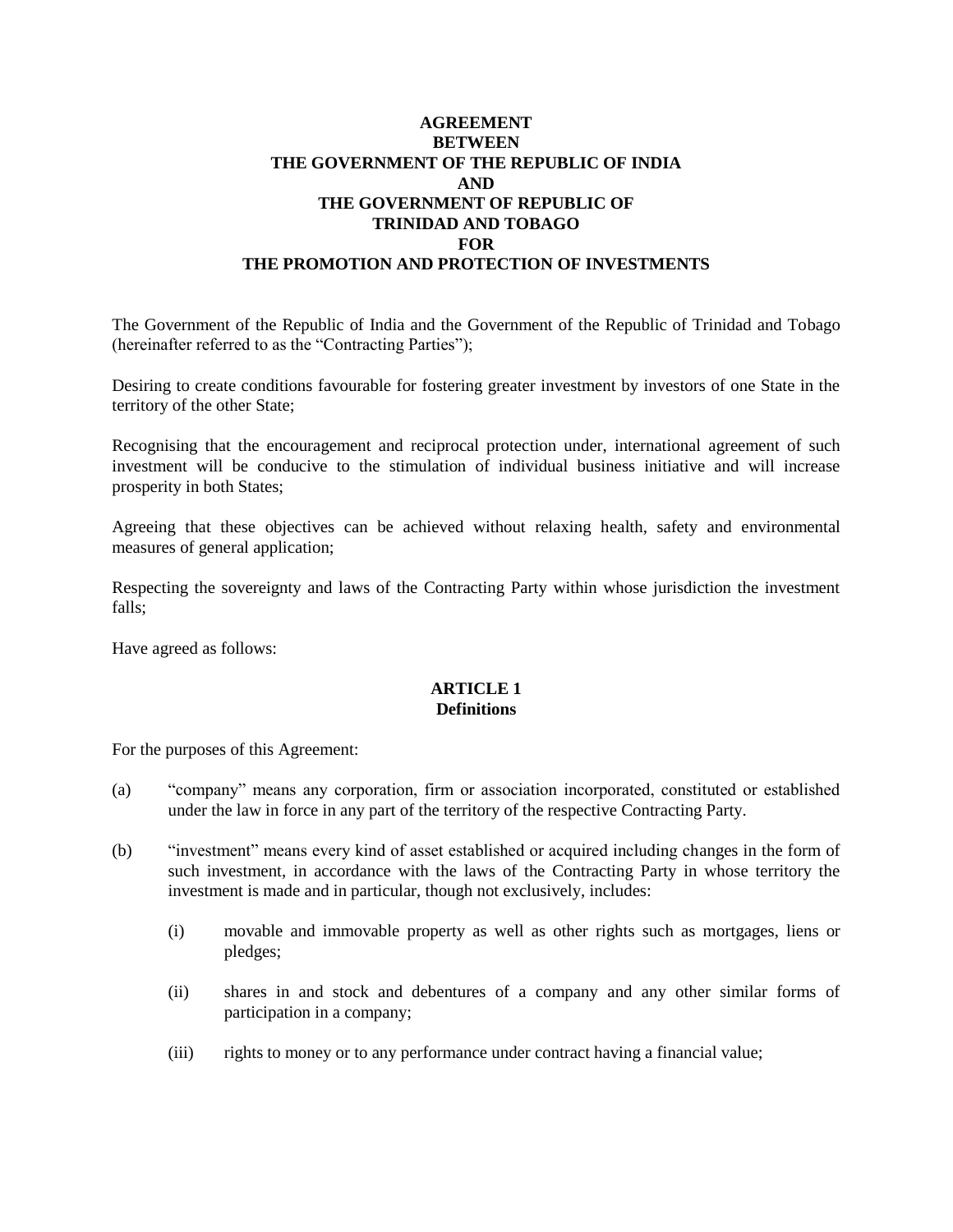- (iv) intellectual property rights including, inter alia, goodwill, technical processes and know how, in accordance with the relevant laws of the respective Contracting Party;
- (v) business concessions conferred by law or under contract, including concessions to search for and extract oil and other minerals;
- (c) "investor" means any national or company of a Contracting Party who has invested in the territory of the other Contracting Party;
- (d) "investment dispute" means any dispute between a Contracting Party and an investor of the other Contracting Party concerning an obligation of the former under this Agreement;
- (e) "national" means a person deriving his or her status as a national from the law in force in the territory of the respective Contracting Party;
- (f) "return" means the monetary amounts yielded by an investment such as profit, interest, capital gains, dividends, royalties and fees;
- (g) "territory" means:'
	- (i) in respect of the Republic of India: the territory of the Republic of India including its territorial waters and the airspace above it and other maritime zones including the exclusive economic zone and continental shelf over which the Republic of India has sovereignty, sovereign rights or exclusive jurisdiction in accordance with its laws in force, the 1982 United Nations Convention on the Law of the Sea and international law.
	- (ii) in respect of the Republic of Trinidad and Tobago: the archipelagic State of Trinidad and Tobago, comprising the several islands of the Republic of Trinidad and Tobago, its archipelagic waters, territorial sea and airspace thereof, together with the adjacent submarine areas of the exclusive economic zone and the continental shelf beyond the territorial sea over which Trinidad and Tobago exercises sovereign rights or jurisdiction in accordance with its laws and international law.

### **ARTICLE 2 Scope of the Agreement**

This Agreement shall apply to all investments made by investors of either Contracting Party in the territory of the other Contracting Party, accepted as such in accordance with its laws and regulations, whether made before or after the coming into force of this Agreement, but shall not apply to any dispute, claim or difference which arose prior to its entry into force.

### **ARTICLE 3 Promotion and Protection of Investment**

- (1) Each Contracting Party shall encourage and create favourable conditions for investors of the other Contracting Party to make investments in its territory and admit such investments in accordance with its laws.
- (2) Investments and returns on investments by investors of each Contracting Party shall at all times be accorded fair and equitable treatment and shall enjoy full protection and security in the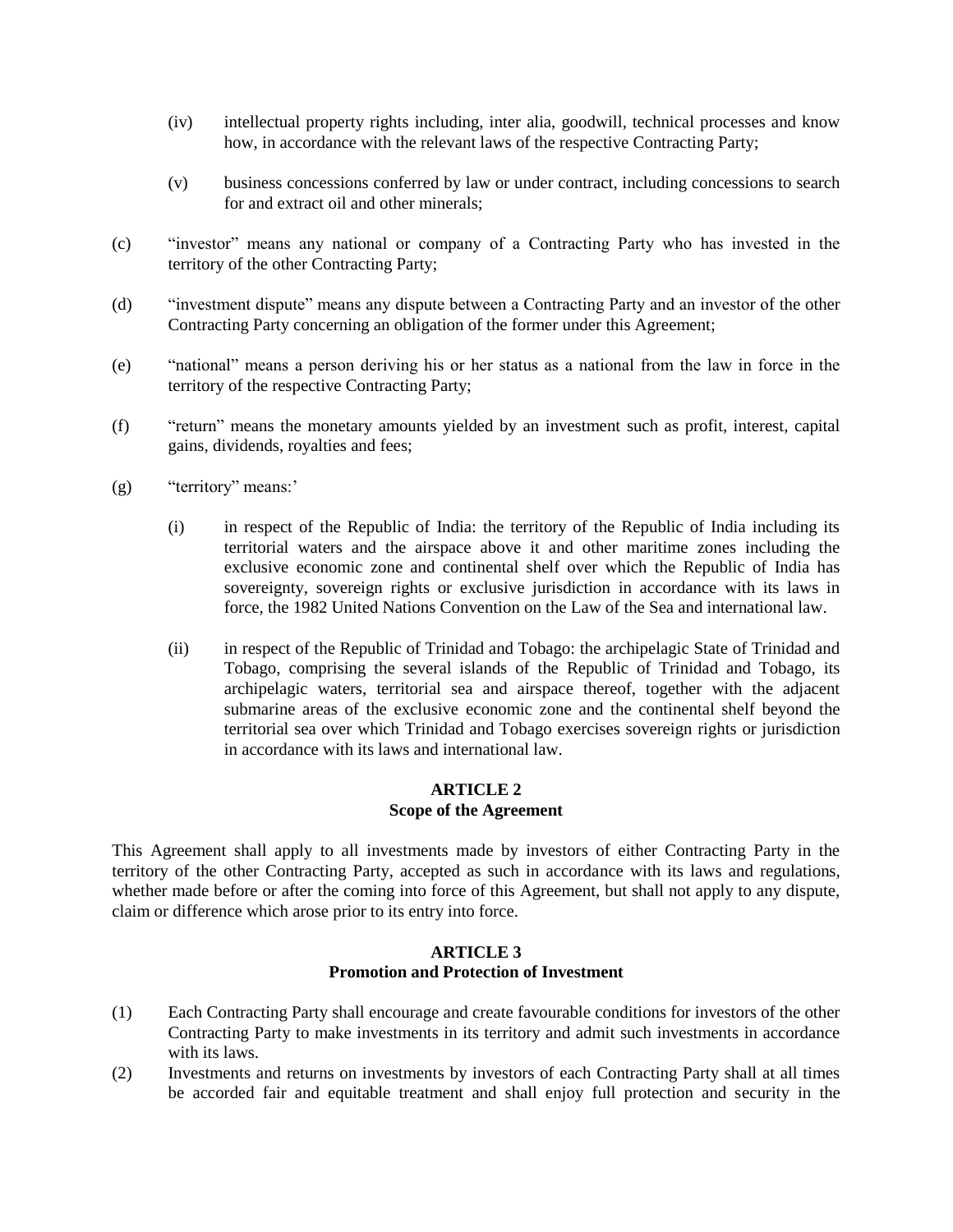territory of the other Contracting Party. Neither Contracting Party shall in any way impair by unreasonable or discriminatory measures the management, maintenance, use, enjoyment or disposal of investments in its territory of nationals or companies of the other Contracting Party.

(3) Returns on investments and in the event of their re-investment, the returns there from shall enjoy the Same protection as the investments.

#### **ARTICLE 4**

### **National Treatment and Most-Favoured-Nation Treatment**

- (1) Each Contracting Party shall accord to investments or returns of investors of the other Contracting Party treatment which shall not be less favourable than that accorded either to investments or returns of its own investors or investments or returns of investors of any third State.
- (2) In addition, each Contracting Party shall accord, in its territory, to investors of the other Contracting Party, as regards the management, maintenance, use, enjoyment or disposal of their investments, treatment which shall not be less favourable than that which it accords to its investors or to investors of any third State.
- (3) The provisions of paragraphs (1) and (2) above shall not be construed so as to oblige one Contracting Party to extend to the investors of the other the benefit of any treatment, preference or privilege resulting from:
	- (a) any existing or future customs unions or similar international agreement to which it is or may become a party, or
	- (b) any matter pertaining wholly or mainly to taxation including double taxation avoidance agreements.

## **ARTICLE 5<sup>1</sup> Expropriation**

- (1) Investments of investors of either Contracting Party shall not be nationalised, expropriated or subjected to measures having effect equivalent to nationalisation or expropriation (hereinafter referred to as "expropriation") in the territory of the other Contracting Party except for a public purpose in accordance with law on a non-discriminatory basis and against fair and equitable compensation. Such compensation shall amount to the market value of the investment expropriated immediately before the expropriation or before the impending expropriation became public knowledge, whichever is the earlier, shall include interest at the normal commercial rate until the date of payment, shall be made without undue delay, be effectively realizable and be freely transferable.
- (2) The investor affected shall have the right, under the law of the Contracting Party making the expropriation, to review by a judicial or other independent authority of that Party, his or its case and the valuation of his or its investment in accordance with the principles set out in this Article.

l

<sup>&</sup>lt;sup>1</sup> The term "expropriation" in this article shall be interpreted in accordance with Annex on interpretation of this article.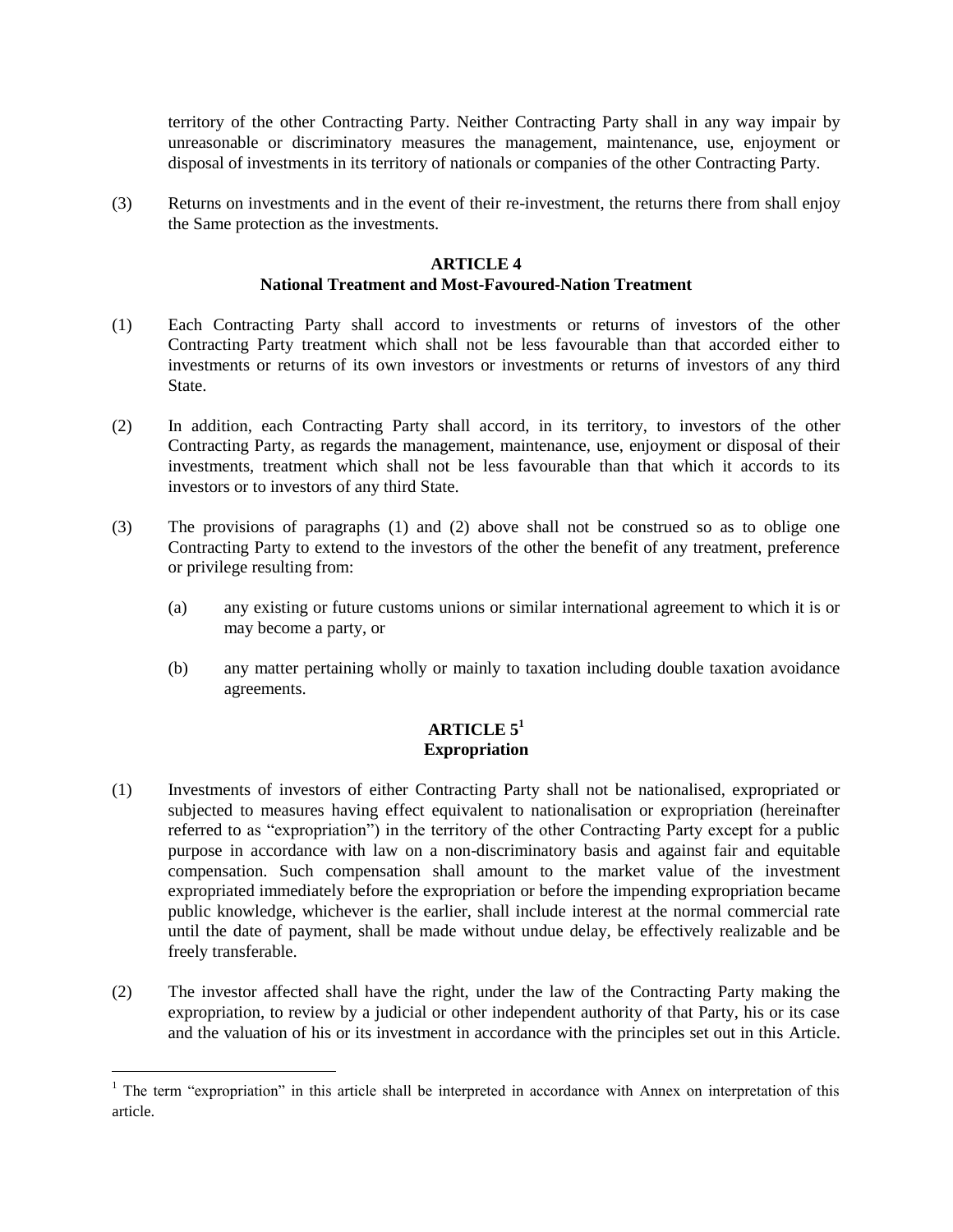The Contracting Party making the expropriation shall make every endeavour to ensure that such review is carried out promptly.

(3) Where a Contracting Party expropriates the assets of a company which is incorporated or constituted under the law in force in any part of its own territory, and in which investors of the other Contracting Party own shares, it shall ensure that the provisions of paragraph (1) of this Article are applied to the extent necessary to ensure fair and equitable compensation in respect of their investment to such investors of the other Contracting Party who are owners of those shares.

### **ARTICLE 6 Compensation for Losses**

Investors of one Contracting Party whose investments in the territory of the other Contracting Party suffer losses owing to war or other armed conflict, a state of national emergency or civil disturbances in the territory of the latter Contracting Party shall be accorded by the latter Contracting Party treatment, as regards restitution, indemnification, compensation or other settlement, no less favourable than that which the latter Contracting Party accords to its own investors or to investors of any third State. Resulting payments shall be freely transferable.

### **ARTICLE 7 Repatriation of Investments and Returns**

- (1) Each Contracting Party shall permit investments or returns of an investor of the other Contracting Party related to an investment in its territory to be freely transferred, without undue delay and on a non-discriminatory basis. Such funds may include:
	- (a) Capital and additional capital amounts used to maintain and increase investments;
	- (b) Net operating profits including dividends and interest in proportion to their shareholdings;
	- (c) Repayments of any loan including interest thereon, relating to the investment;
	- (d) Royalties and service fees relating to the investment;
	- (e) Proceeds from sale of their shares;
	- (f) Proceeds received by investors in case of sale or partial sale or liquidation;
	- (g) The earnings of nationals of one Contracting Party who work in connection with investments in the territory of the other Contracting Party.
- (2) Nothing in paragraph (1) of this Article shall affect the transfer of any compensation under Article 6 of this Agreement.
- (3) Unless otherwise agreed to between the parties, currency transfer under paragraph (1) of this Article shall be permitted in the currency of the original investment or any other freely convertible currency. Such transfer shall be made at the prevailing market rate of exchange on the date of transfer.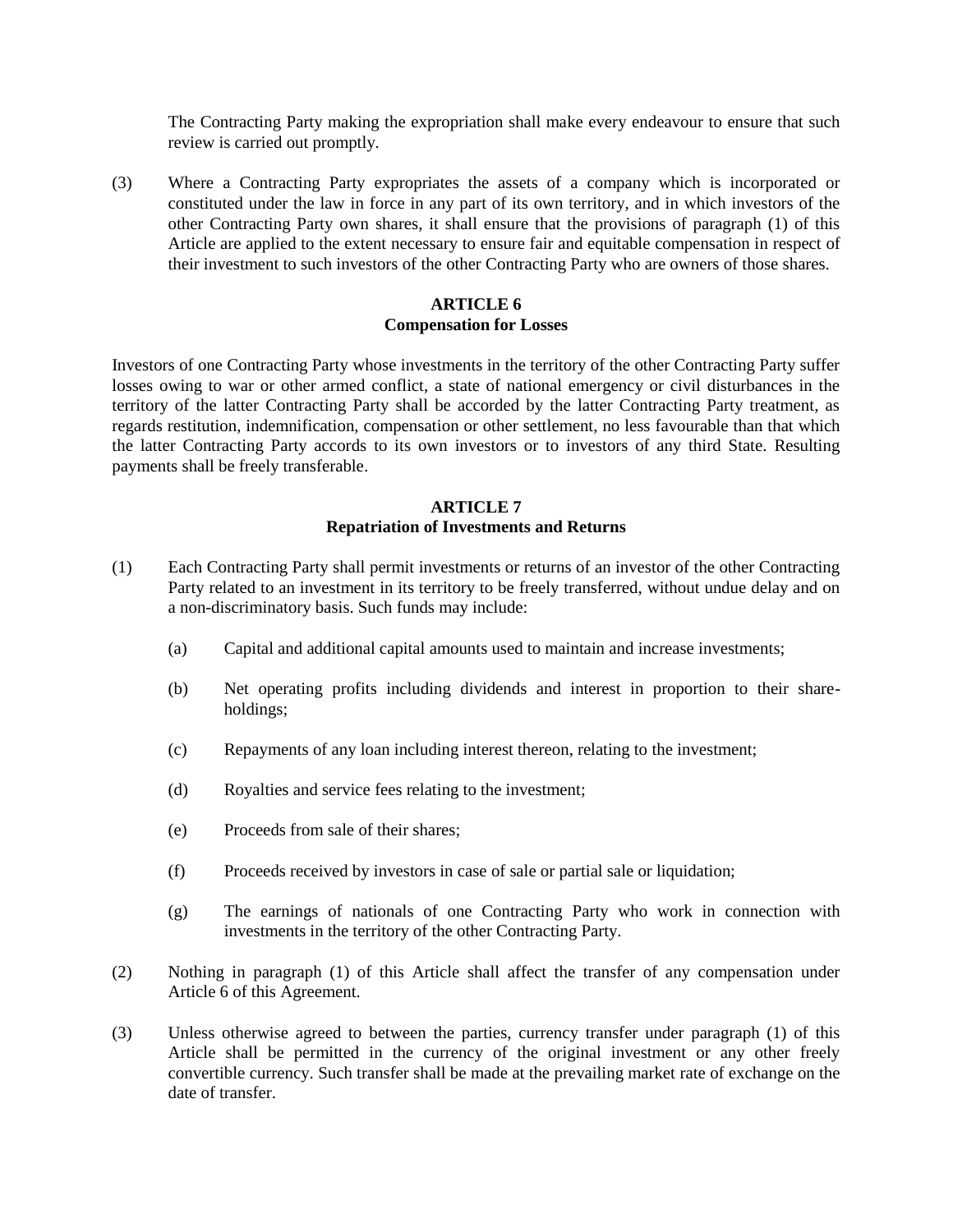# **ARTICLE 8 Subrogation**

Where one Contracting Party or its designated agency has guaranteed any indemnity against noncommercial risks in respect of an investment by any of its investors in the territory of the other Contracting Party and has made payment to such investors in respect of their claims under this Agreement, the other Contracting Party agrees that the first Contracting Party or its designated agency is entitled by virtue of subrogation to exercise the rights and assert the claims of those investors. The subrogated rights or claims shall not exceed the original rights or claims of such investors.

### **ARTICLE 9**

### **Settlement of Disputes between an Investor and a Contracting Party**

- (1) Any investment dispute shall, as far as possible, be settled amicably through negotiations between the parties to the dispute.
- (2) Any such dispute which has not been amicably settled within a period of six months may, if the parties to the dispute agree, be submitted:
	- (a) to any competent judicial, arbitral or administrative body of the Contracting Party that is a party to the dispute; or
	- (b) to international conciliation under the Conciliation Rules of the United Nations Commission on International Trade Law.
- (3) Should the Parties fail to agree on a dispute settlement procedure provided under paragraph (2) of this Article or where a dispute is referred to conciliation but conciliation proceedings are terminated other than by signing of a settlement agreement, the dispute may be referred to international arbitration. Where the dispute is referred to international arbitration, either party may submit the dispute to:
	- (a) the International Centre for the Settlement of Investment Disputes if both the Contracting Party of the Investor and the other Contracting Party are parties to the Convention on the Settlement of Investment Disputes between States and nationals of other States, 1965 and the investor consents in writing to submit the dispute to the Centre; or
	- (b) the Additional Facility for the Administration of Conciliation, Arbitration and Fact-Finding proceedings, if both parties to the dispute so agree; or
	- (c) an ad hoc arbitral tribunal in accordance with the Arbitration Rules of the United Nations Commission on International Trade Law, 1976, subject to the following modifications:
		- (i) The appointing authority under Article 7 of the Rules shall be the President, the Vice-President or the next senior Judge of the International Court of Justice, who is not a national of either Contracting Party. The third arbitrator shall not be a national of either Contracting Party.
		- (ii) The parties shall appoint their respective arbitrators within two months.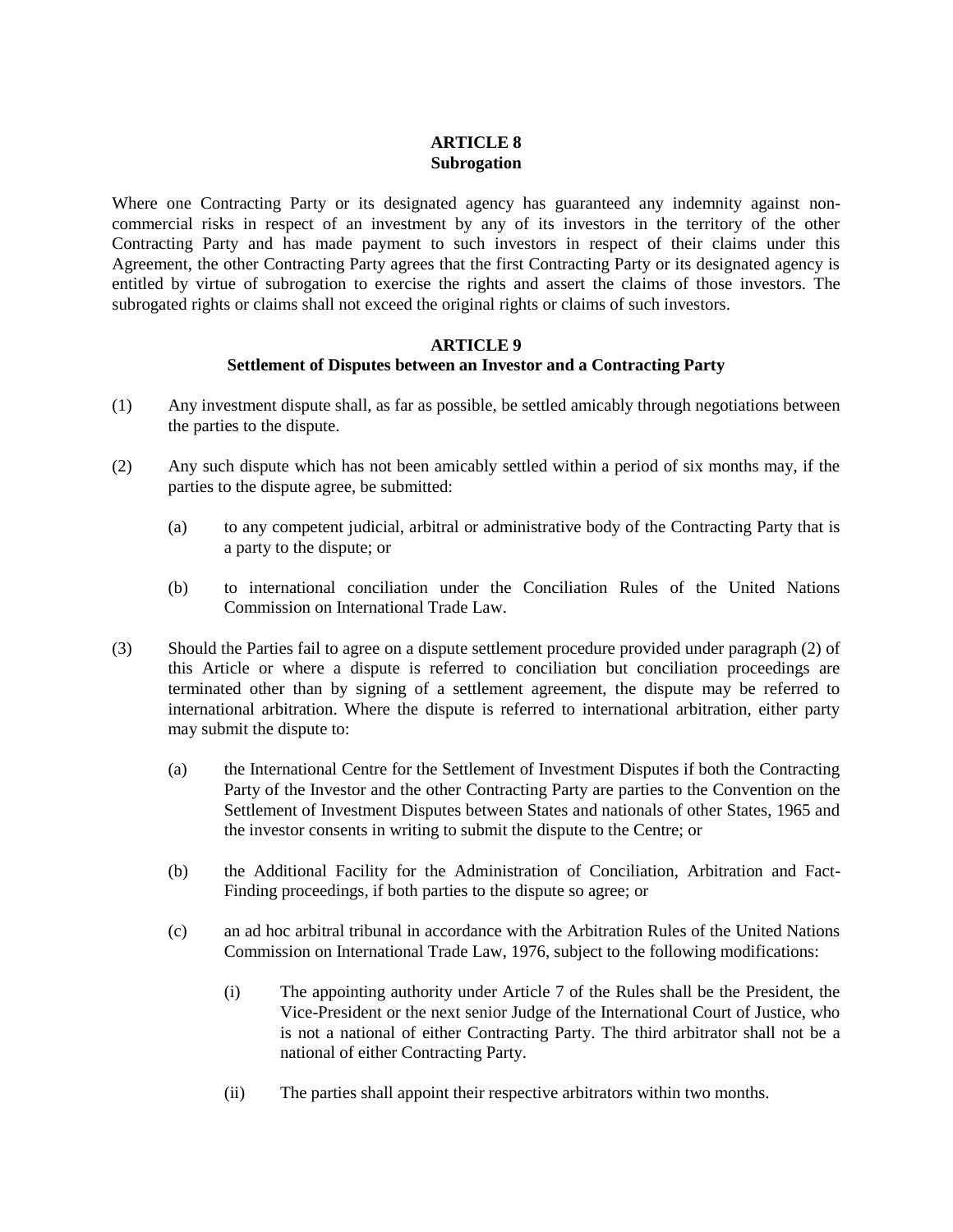- (iii) The arbitral award shall be made in accordance with the provisions of this Agreement and shall be final and binding for the parties in dispute. Each Contracting Party shall carry out without delay, the terms of any such award.
- (iv) The arbitral tribunal shall state the basis of its decision and give reasons upon the request of either party.
- (4) In any proceeding involving an investment dispute, a Contracting Party shall not assert as a defence that indemnification or other compensation for all or part of the alleged damages has been received or will be received pursuant to an insurance or guarantee contract.

### **ARTICLE 10 Disputes Between the Contracting Parties**

- (1) Disputes between the Contracting Parties concerning the interpretation or application of this Agreement should, as far as possible, be settled through negotiation.
- (2) If a dispute between the Contracting Parties cannot thus be settled within six months from the time the dispute arose, it shall upon the request of either Contracting Party be submitted to an arbitral tribunal.
- (3) Such an arbitral tribunal shall be constituted for each individual case in the following way; within two months of the receipt of the request for arbitration, each Contracting Party shall appoint one member of the tribunal. Those two members shall then select a national of a third State who on approval by the two Contracting Parties shall be appointed Chairman of the tribunal. The Chairman shall be appointed within two months from the date of appointment of the other two members.
- (4) If within the periods specified in paragraph (3) of this Article the necessary appointments have not been made, either Contracting Party may, in the absence of any other agreement, invite the President of the International Court of Justice to make any necessary appointments. If the President is a national of either Contracting Party or if he is otherwise prevented from discharging the said function, the Vice President shall be invited to make the necessary appointments. If the Vice President is a national of either Contracting Party or if he too is prevented from discharging the said function, the Member of the International Court of Justice next in seniority who is not a national of either Contracting Party shall be invited to make the necessary appointments.
- (5) The arbitral tribunal shall reach its decision by a majority of votes. Such decisions shall be binding on both Contracting Parties. Each Contracting Party shall bear the cost of its own member of the tribunal and of its representation in the arbitral proceedings. The cost of the Chairman and the remaining costs shall be borne in equal parts by the Contracting Parties. The tribunal may, however, in its decision direct that a higher proportion of costs shall be borne by one of the two Contracting Parties, and this award shall be binding on both Contracting Parties. The tribunal shall determine it own procedures.

## **ARTICLE 11 Entry and Sojourn of Personnel**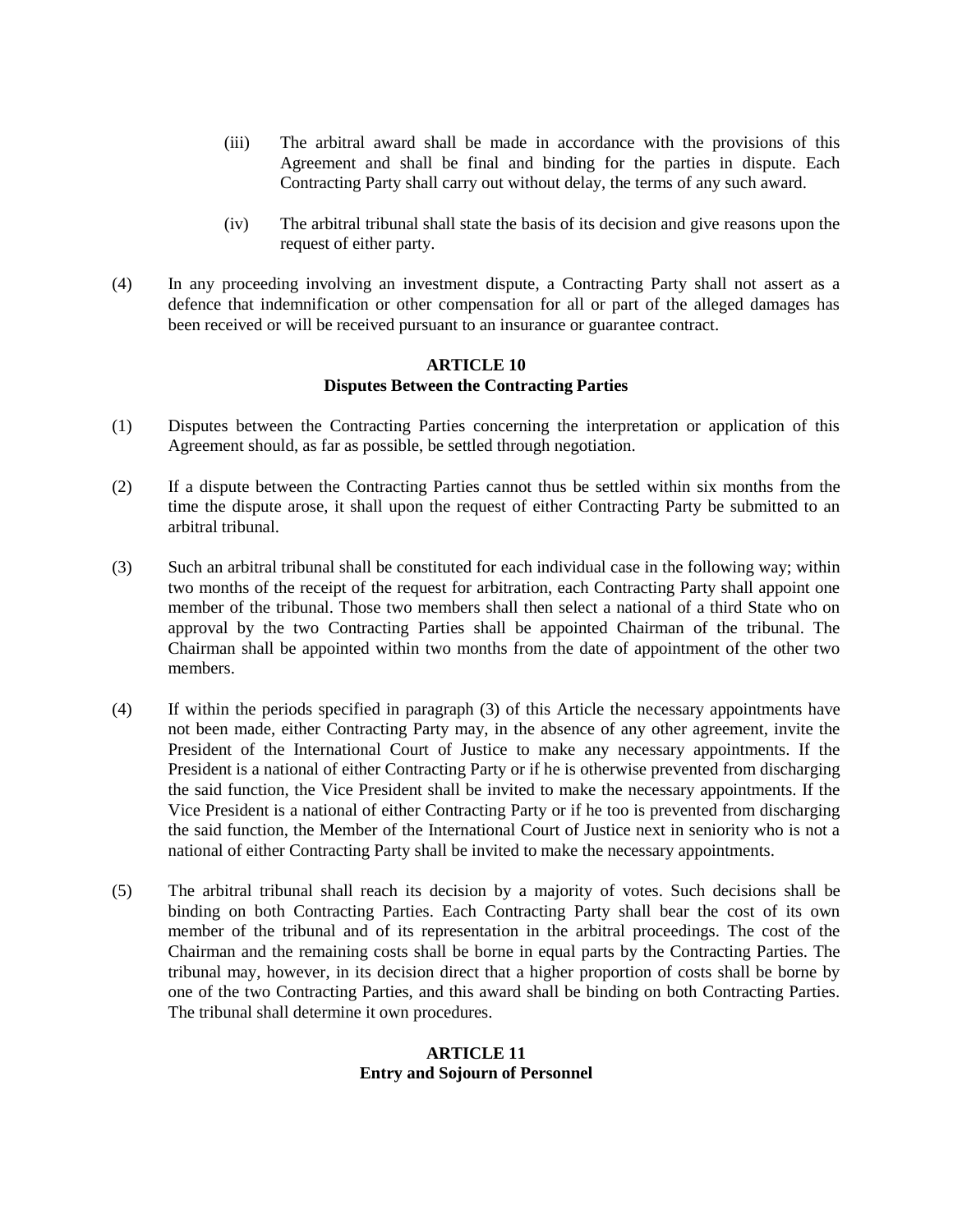A Contracting Party shall, subject to its laws applicable from time to time relating to the entry and sojourn of non-citizens, permit nationals of the other Contracting Party and personnel employed by companies of the other Contracting Party to enter and remain in its territory for the purpose of engaging in activities connected with investments.

## **ARTICLE 12 Applicable Laws**

- (1) Except as otherwise provided in this Agreement, all investment shall be governed by the laws in force in the territory of the Contracting Party in which such investments are made.
- (2) Notwithstanding paragraph (1) of this Article nothing in this Agreement precludes the host Contracting Party from taking action for the protection of its essential security interests or in circumstances of extreme emergency, in accordance with its laws normally and reasonably applied on a non discriminatory basis.

## **ARTICLE 13 Application of other Rules**

If the provisions of law of either Contracting Party or obligations under international law existing at present or established hereafter between the Contracting Parties in addition to the present Agreement contain rules, whether general or specific, entitling investments by investors of the other Contracting Party to a treatment more favourable than is provided for by the present Agreement, such rules shall, to the extent that they are more favourable, prevail over the present Agreement.

#### **ARTICLE 14 Amendment**

Any provision of this Agreement may be amended by mutual agreement of the Contracting Parties. Any such amendment shall be confirmed by an exchange of letters through diplomatic channels.

## **ARTICLE 15 Entry into Force**

Each Contracting Party shall notify the other in writing of the completion of the legal formalities required for the entry into force of this Agreement. This Agreement shall enter into force on the date of the latter of the two notifications.

### **ARTICLE 16 Duration and Termination**

- (1) This Agreement shall remain in force for a period often years and thereafter it shall be deemed to have been automatically extended unless either Contracting Party gives to the other Contracting Party a written notice of its intention to terminate the Agreement. The Agreement shall stand terminated one year from the date of receipt of such written notice.
- (2) Notwithstanding termination of this Agreement pursuant to paragraph (1) of this Article, the Agreement shall continue to be effective for a further period of fifteen years from the date of its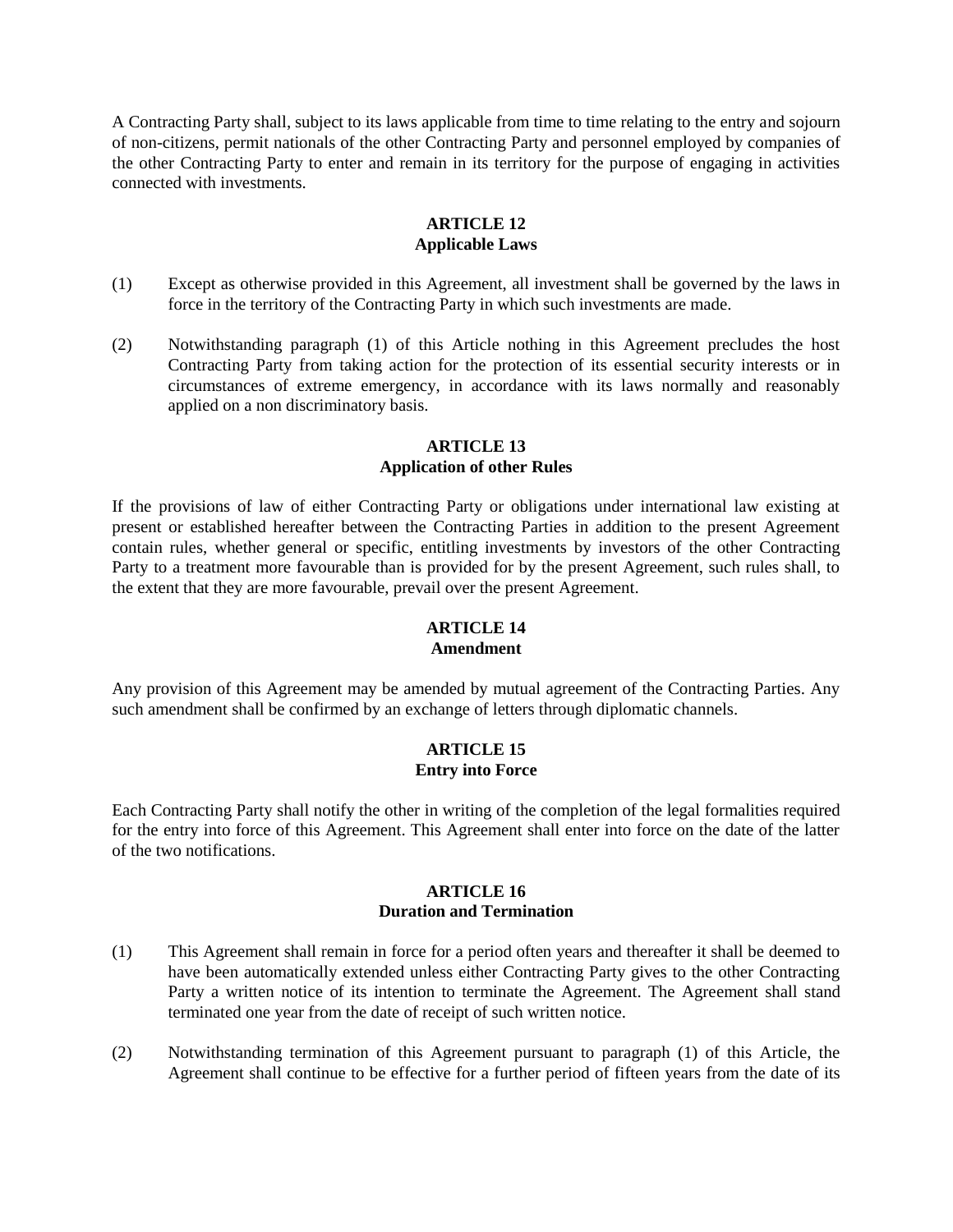termination in respect of investments made or acquired before the date of termination of this Agreement.

In witness whereof the undersigned, duly authorised thereto by their respective Governments, have signed this Agreement.

Done at NEW DELHI on this 12th day of March 2007 in two originals each in the Hindi and English languages, both the texts being equally authoritative. In case of any divergence, the English text shall prevail.

For the Government of the Republic For the Government of the Republic of India of Trinidad and Tobago.

 $sd/$ -

Minister of Commerce and Industry Minister of Trade and Industry

(Kamal Nath) (Kenneth Valley)